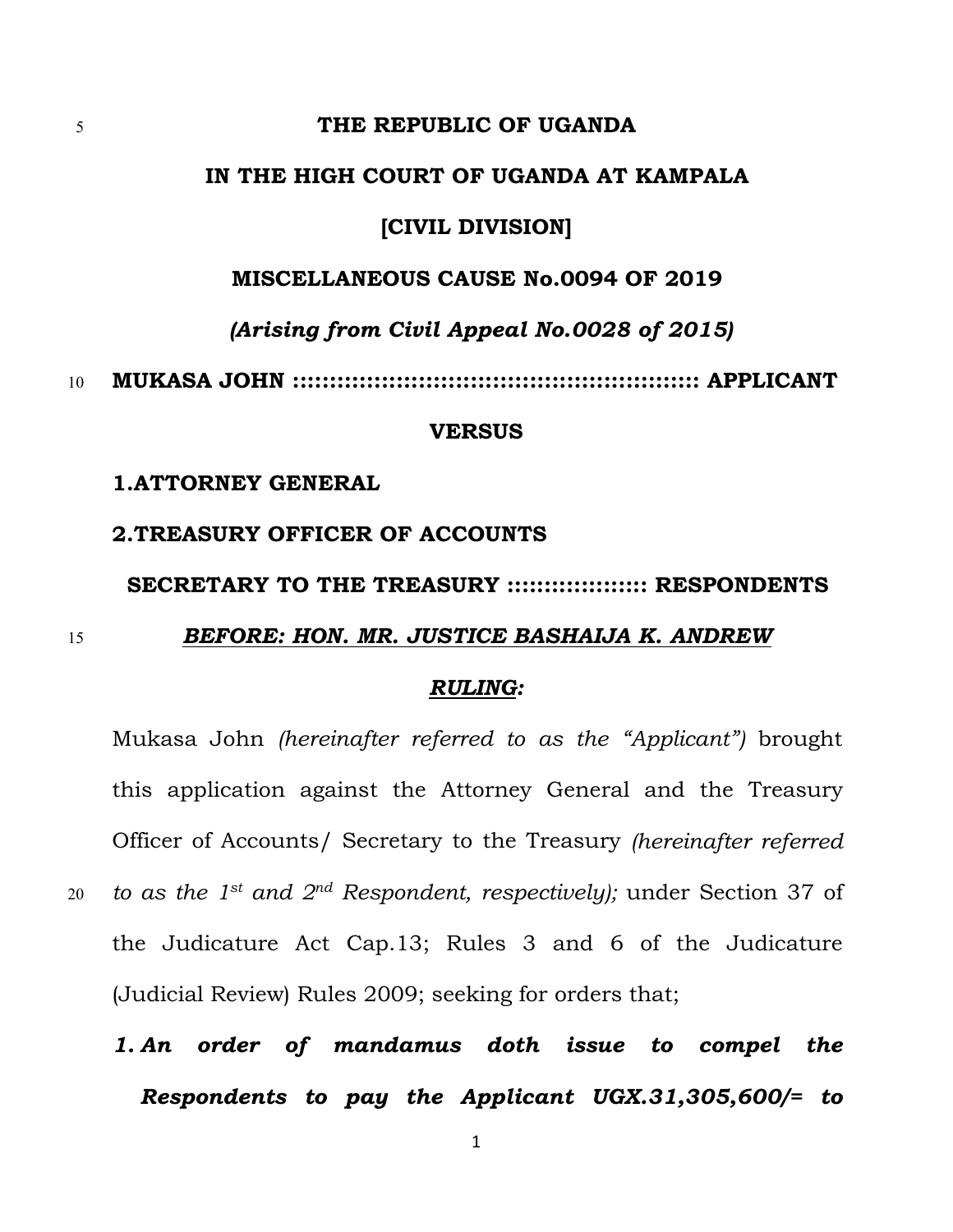# 5 *satisfy a decree and certificate of order in Civil Appeal No. 28 of 2015.*

# *2. Costs of the application be paid by the Respondents.*

The grounds of the application are that the Applicant was the judgment creditor in Civil Appeal No. 28 of 2015 against the 1 st 10 Respondent. He extracted a certificate of order against Government and the same was served on 4/12/2018 together with a formal demand for the payment of the judgment debt. On 8<sup>th</sup> February 2019 the Applicant issued a further demand to the 1 st Respondent for the payment of the judgment debt. The Applicant contends that 15 the Respondents have deliberately refused to pay the judgment debt to his detriment, and that it is in the interest of justice that this application be granted and an order of mandamus be issued. The grounds are supported by the affidavit of the Applicant simply amplifying them. It is thus not necessary to reproduce the full

20 content in order to avoid repetition.

The Respondents were served with the hearing notices several times and each time acknowledged receipt of the service, but neither filed a reply nor appeared in court to defend the application. The matter thus proceeded *ex parte* after court was satisfied upon the affidavit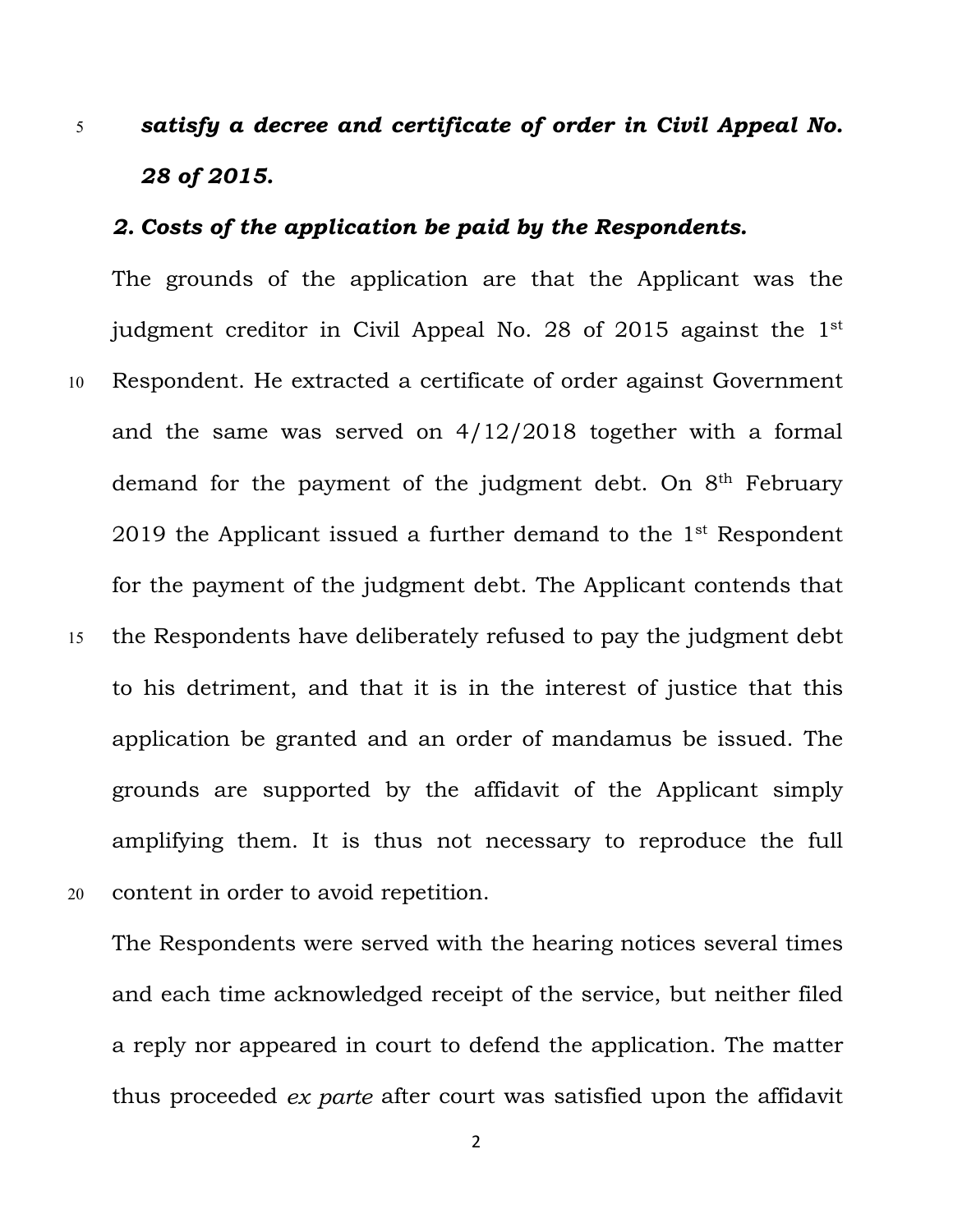- 5 of service that the Respondents had been duly and effectively served with the court process. Mr. Rubaizi Jacob of *M/s Owoyesigyire, Muhereza & Co Advocates*, counsel for the Applicant, proceeded and filed written submissions to argue the application and supplied an authority to back his arguments, which court has taken into 10 consideration in this ruling.The issues for determination are as follows;
	- *1. Whether the present application is a proper case for the issuance of the writ of mandamus.*

*2. What remedies are available to the parties?*

15 *Resolution of the issues:*

*Issue No.1: Whether the present application is a proper case for the issuance of the writ of mandamus.*

The term "mandamus" comes from a Latin word *mandare,* which literally means 'we command'. The writ of mandamus is thus a 20 command issued by the High Court to command an administrative authority or statutory body or tribunal, directing it to perform a peremptory duty imposed by law. See: *Re An Application by Bukoba Gymkhana Club (1963) 478 (T);* and *R. vs. Poplar*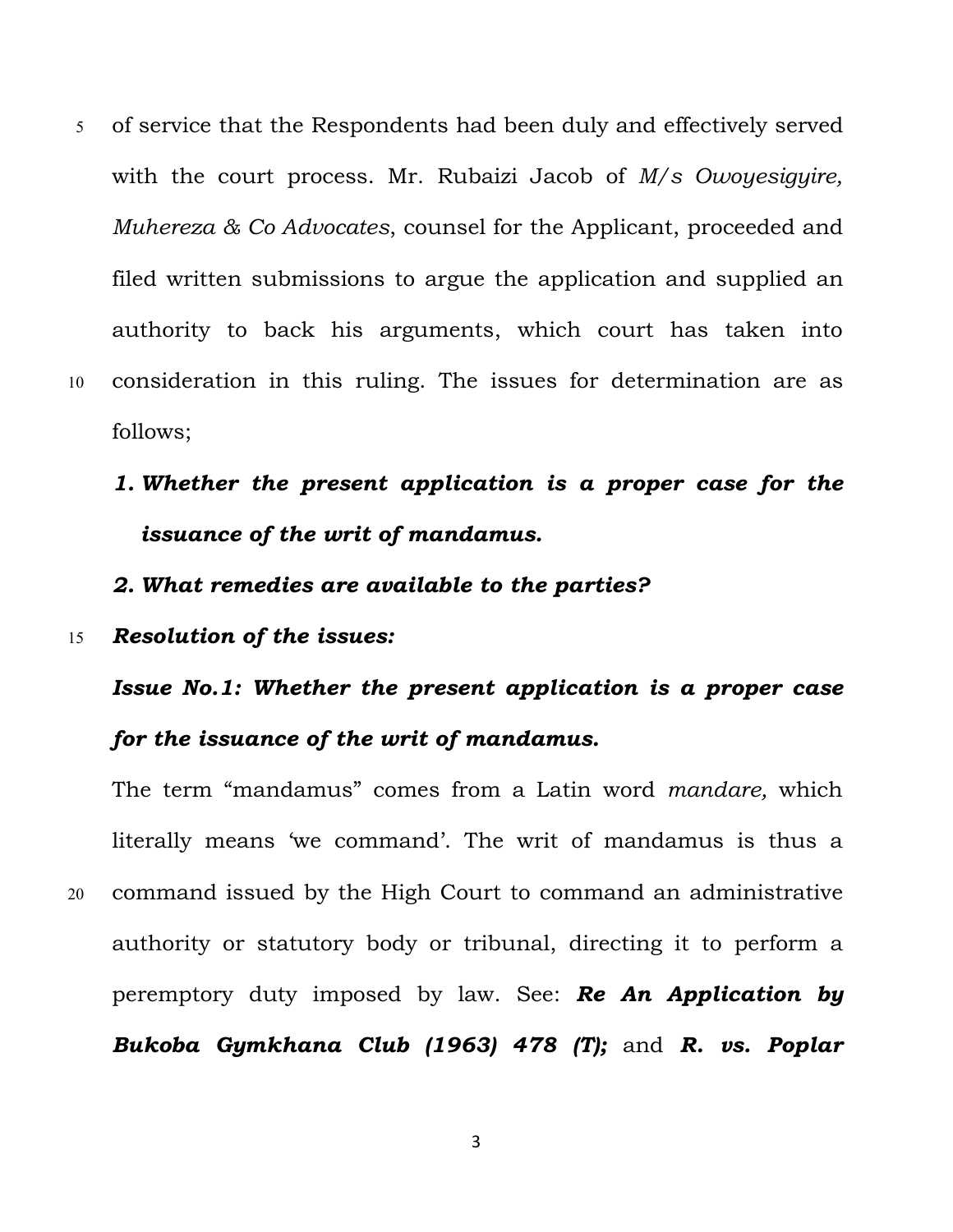# 5 *Metropolitan Borough Council, ex parte LCC (No.2)[1992] 1 KB 95.*

Section 36 of the Judicature Act (supra) provides the prerogative writ of mandamus as one of the remedies which the High Court is empowered to issues. It provides as follows;

# 10 *"36. Prerogative orders.*

*(1) The High Court may make an order, as the case may be, of—*

# *(a) mandamus, requiring any act to be done;…"*

In an application for an order of mandamus, the onus lies on the 15 Applicant to effectively demonstrate, by evidence or otherwise, that he has a right derived from an order specified in a decree of court, and contained in a certificate of order extracted and served against the Government, and that the Respondents have refused and/ or neglected and/ or failed to honor the certificate of order to pay the 20 amount stated in the decree.This position is well articulated in the case of *Intex Construction Ltd vs. Attorney General & Anor HCMC No. 737 of 2013,* where the court, inter alia, held that;

> *"… the applicant for an order for mandamus must show that; it enjoyed a right, the right is specified by a decree*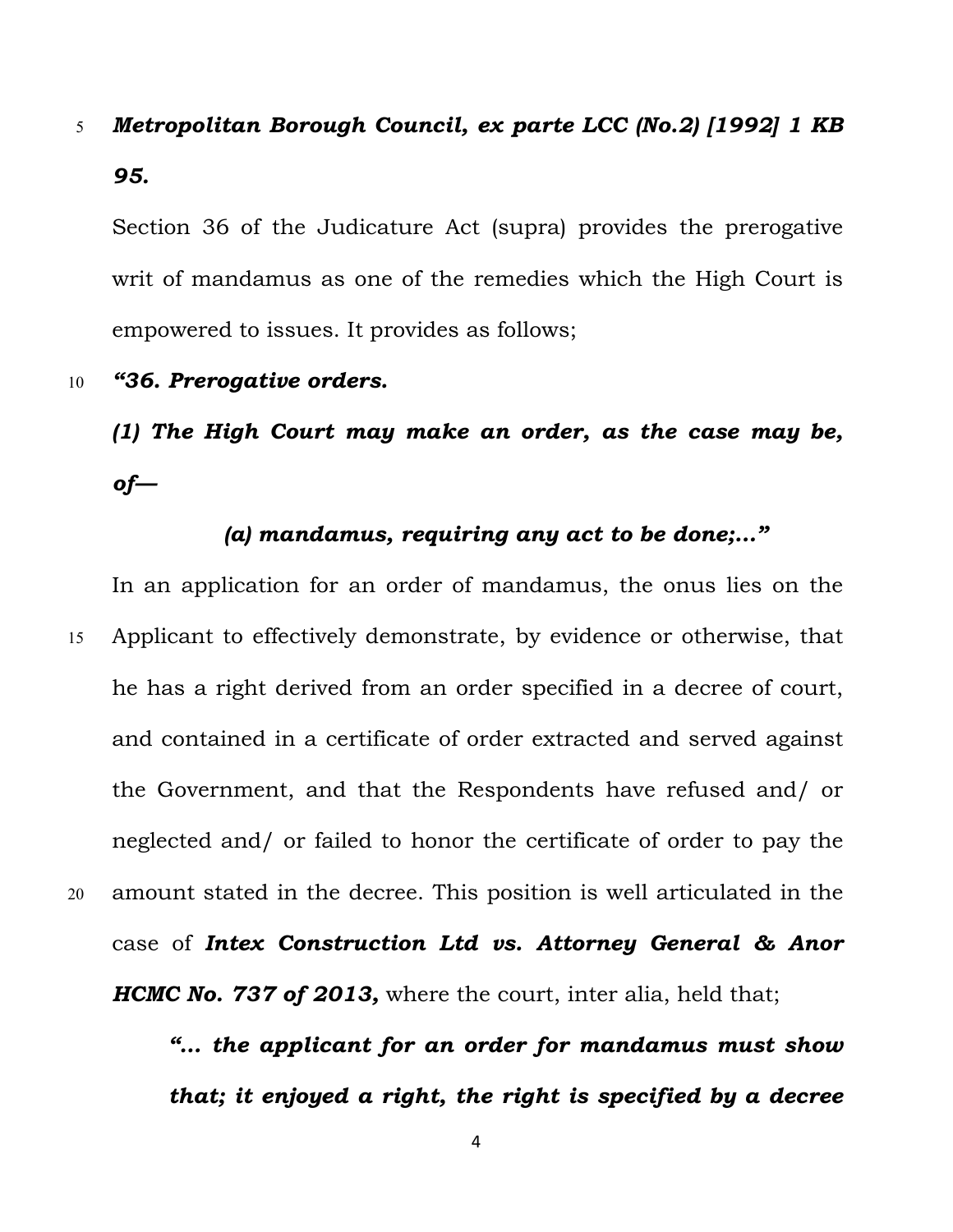- 5 *of court, a certificate of order against the government has been extracted and duly served on the respondents and that the respondents refused to honor the certificate of order by refusing to pay the amount decreed in the certificate of order."*
- 10 As applicable to facts of the instant application, the Applicant's evidence shows that he has fully complied with all the above requirements in his application for mandamus. In his uncontested affidavit in support, at paragraphs 2, 3, 4 and 5, the Applicant shows that he is entitled to a payment in a sum of 15 UGX.31,305,600/=, being judgment debt in *Civil Appeal No.0028 of 2015,* where the 1 st Respondent was a party. The Applicant extracted a certificate of order against Government and served the same on the 1 st Respondent as is shown in *Annexture "A"* to the affidavit in support. The  $1^{\rm st}$  Respondent on 04/12/2018 was served 20 with, and acknowledged receipt of, a formal demand with a certificate of order attached.

Further, at paragraph 6 of the affidavit in support, the Applicant shows, in *Annexture "C"* to the affidavit in support, that he requested the 1st Respondent to pay the judgment debt by yet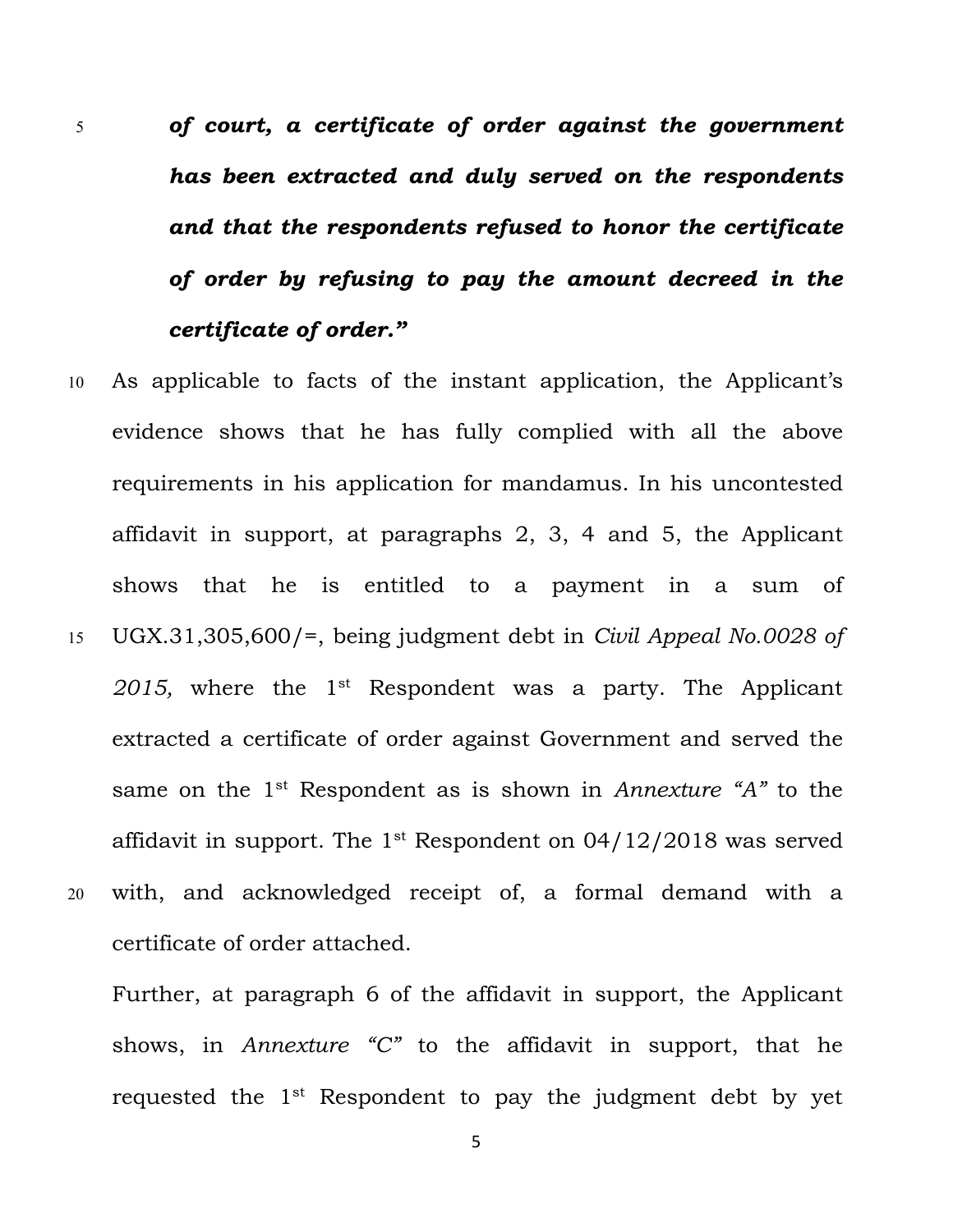$\,$  s  $\,$  another formal demand served on the  $1^\text{st}$  Respondent on 08/02/  $\,$ 2019. Also at paragraph 7 of the affidavit in support, the Applicant demonstrates that the Respondents have deliberately refused to honour the certificate of order against Government to pay him the decretal sum of UGX.31,305,600/=, without unjustifiable reason. 10 Article 250 of the Constitution 1995, provides as follows;

*"Civil proceedings by or against the Government shall be instituted by or against the Attorney General;and all documents required tobe served on the Government for the purpose of or in connection with those proceedings*

# 15 *shall be served on the Attorney General."*

In effect, the Attorney General is the Chief Government lawyer and legal advisor upon whom the mandate falls to represent Government in any civil proceedings by or against the Government. Regarding service of certificate of order against Government, Section

20 19 of the Government Proceedings Act, provides as follows;

*"A copy of any certificate issued under this section may be served bythe person in whose favour the order is made upon the Attorney General."*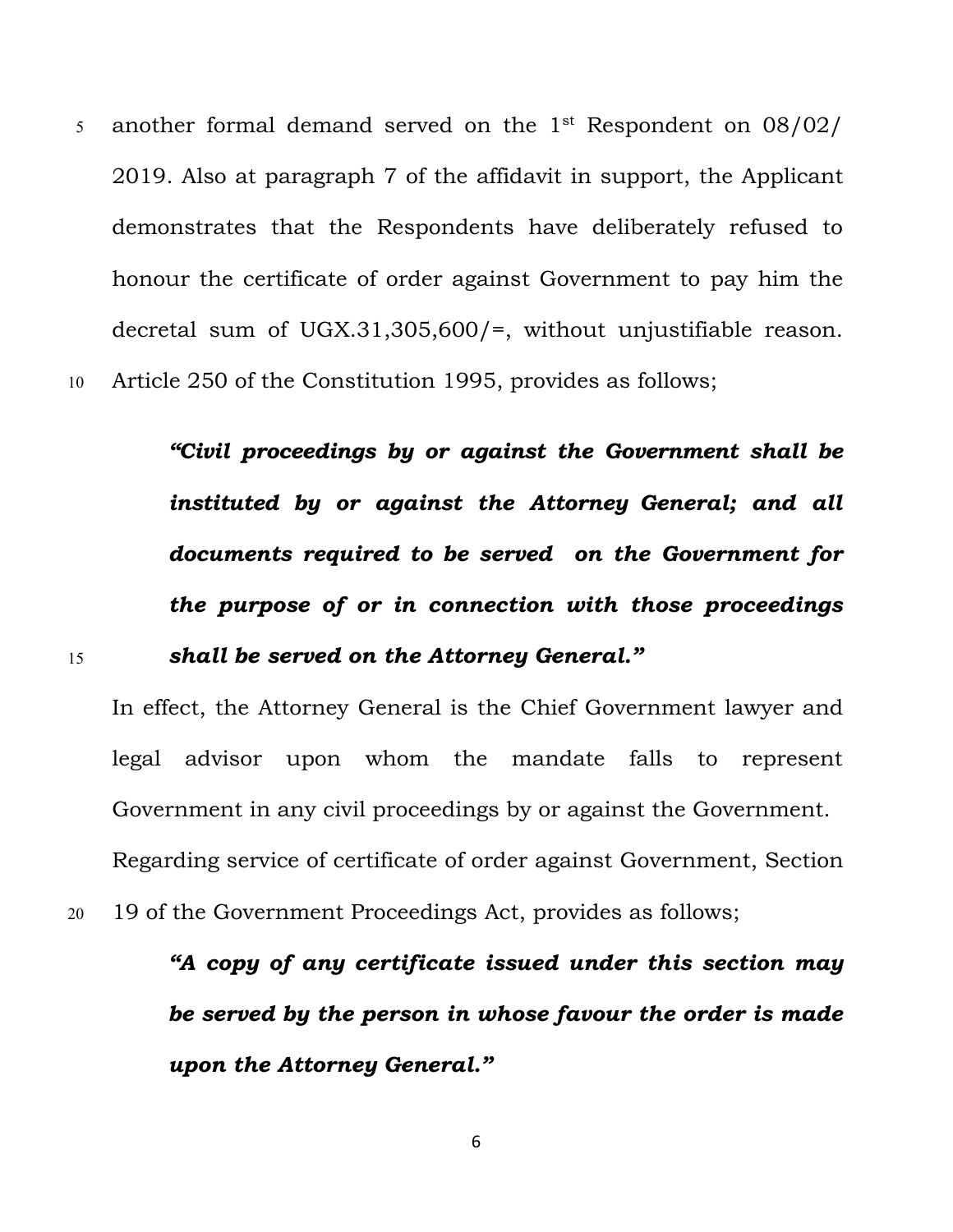$5$  The  $1^\text{st}$  Respondent was served with a certificate of order requiring him to pay the decretal sum of UGX.31,305,600/= which he has refused and /or failed to honour. In all, the Applicant has discharged the onus upon him and fulfilled all the legal requirements, and he has no any other remedy under the law. That 10 renders the present application a proper case for the grant of the order of mandamus. Issue No.1 is answered in the affirmative.

## *Issue No.2: What remedies are available to the parties?*

The Applicant seeks an order of mandamus to compel the Respondents to pay him the amount of UGX.31,305,600/= to 15 satisfy a decree and certificate of order in *Civil Appeal No. 28 of 2015*, and costs of this application. Section 37 of the Judicature Act (supra) empowers this Court to grant an order of mandamus. For ease of reference it is quoted below.

# *"37. Mandamus, etc. by interlocutory order.*

20 *(1) The High Court may grant an order ofmandamus or an injunction or appoint a receiver by an interlocutory order in all cases in which it appears to the High Court to be justor convenient to do so."*